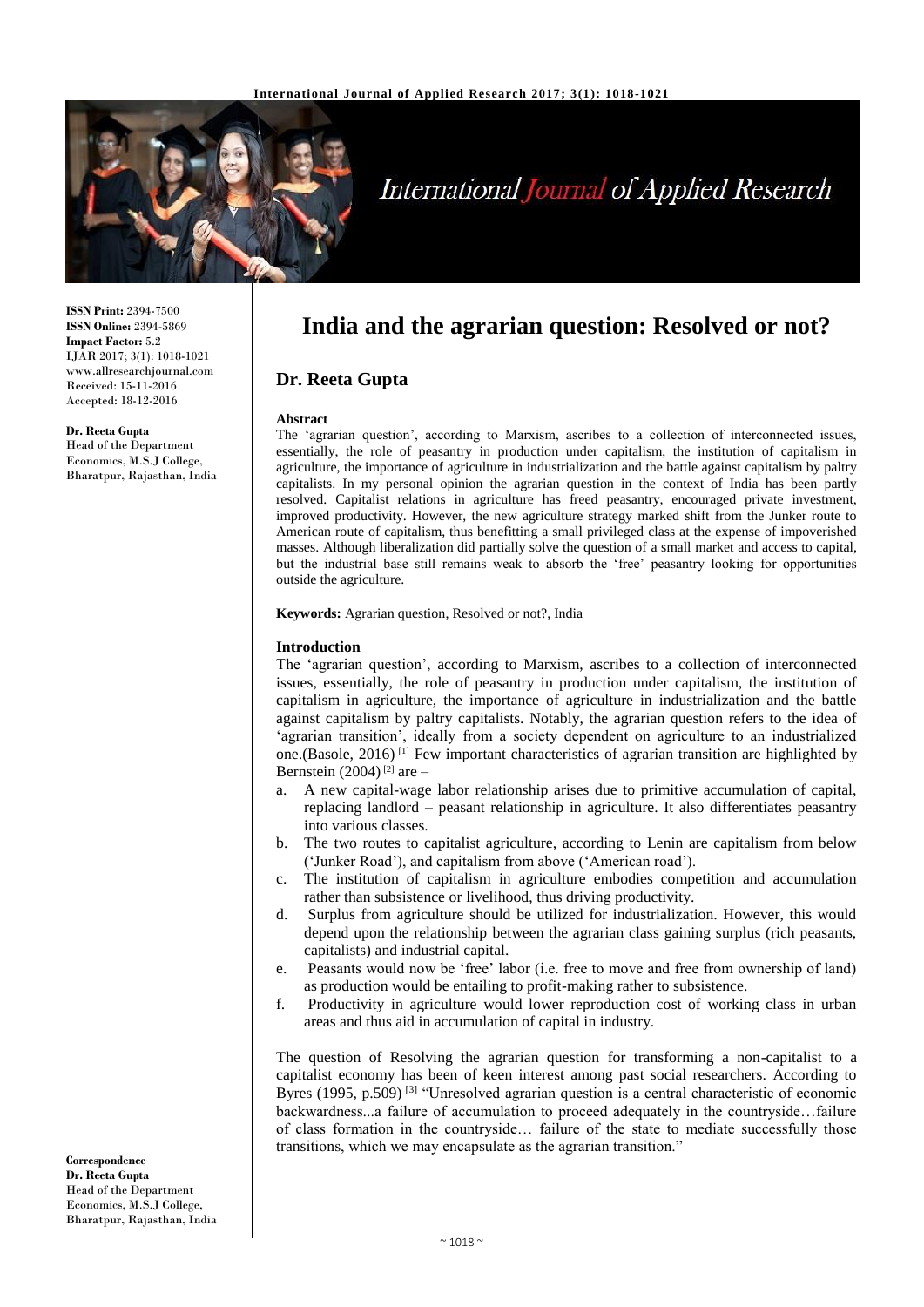## **Structural change can be depicted as follows**



**Source:** Basole (2016) [1]

## **The Indian experience**

The legislation of land reforms in independent India served to achieve 4 goals – Abolition of intermediaries, improving contractual terms of tenancy regulation, consolidation of heterogeneous landholdings and redistribution of land held in surplus of the ceiling. While the government was successful in abolishing intermediaries and bringing about tenancy reforms, it failed to redistribute landholdings in surplus of the ceiling even after two sessions of reforms i.e. in 1950s and 1970s, due to the numerous exemptions present in the law and lack of political will (Kapila, 2009)<sup>[6]</sup>. Thus with the prevalence of monopoly of land, India followed a 'Junker-style' landlord capitalism for the first three decades. Abolition of absentee landlords paved for 'mass eviction' of tenants, who were free to migrate as well as own land. Relatively less resourceful peasants joined the class of wage laborers whereas others i.e. the rich peasants, purchased land and themselves became owners. (Patnaik, 1986)<sup>[9]</sup>.

Post the two wars with China and Pakistan in 1962 and 1965 respectively and the two successive droughts in 1966 and 1967, India faced severe shortage of food grains. The crisis was so severe that the then Prime Minister sh. Lal Bahadur Shastri in 1965, asked the people to skip one meal a day, grow vegetables and fruits in their backyard and, farmers to grow an extra crop every season. It was during this period he famously promulgated the slogan "Jai Jawan Jai kisan'. ("India: The threat of famine,  $1965$ ) <sup>[5]</sup> This situation compelled government to extend rural credit, increase subsidies, introduce High Yield Variety seeds and introduce minimum support price for major crops under the 'New Agriculture trategy' (NAS). Since, the NAS was highly biased towards the farmers who were resourceful; it marked a paradigm shift from the Junker route (Capitalism from below) to the American route (Capitalism from above). As agriculture became profitable and output increased manifold, primitive accumulation of capital replaced the landlord peasant relationship with capital wage labor

relationship.

Table 1 depicts the capital formation in agriculture from the period 1981-82 to 2013-14. It shows that public investment doubled in the 4 decades since 1981, while private investment grew 8 fold during the same period. However, private investment was driven mainly by the richer farmers. Data on the distribution of agriculture loans by schedule commercial banks points out that the share of loans above 1 crore increased from 7.6% in 1985 to 63% in 2016 while loans below 2 lakhs decreased from 85% in 1985 to 8 % in 2015. (Ramakumar and Chavan  $(2007)^{7}$  as cited by De Roy  $(2017)$ <sup>[4]</sup>.

**Table 1:** Capital formation in agriculture, 1981-82 to 2013-14 (Rupees crore, 1999-2000 prices)

| Year    | <b>Total</b> | <b>Public investment</b> | <b>Private investment</b> |
|---------|--------------|--------------------------|---------------------------|
| 1981-82 | 24272        | 12723                    | 11549                     |
| 1985-86 | 24208        | 11248                    | 12960                     |
| 1990-91 | 38054        | 8938                     | 29116                     |
| 1995-96 | 27336        | 9560                     | 17777                     |
| 2000-01 | 45480        | 8085                     | 37395                     |
| 2005-06 | 62569        | 19940                    | 42629                     |
| 2010-11 | 92035        | 19854                    | 72181                     |
| 2013-14 | 95637        | 23191                    | 72446                     |

**Source:** Planning Commission of India and Agricultural Statistics at Glance-2014 as cited by De Roy  $(2017)^{[4]}$ 

The agriculture price policy initiated at the NAS aimed to provide incentive to farmers to adapt new technology by assuring them a guaranteed price for their produce. The agricultural price policy not only increased the prices of food grains but also encouraged inter crop shifts in land use. The area under wheat, rice cultivation expanded at the expense of coarse cereals (De Roy, 2017) [4]. The increase in prices marked the shift in agriculture - manufacturing terms of trade. Figure 1 shows that the movement of terms of trade during 1981-82 to 2013-14 in favor of agriculture, thus generating surplus for farmers.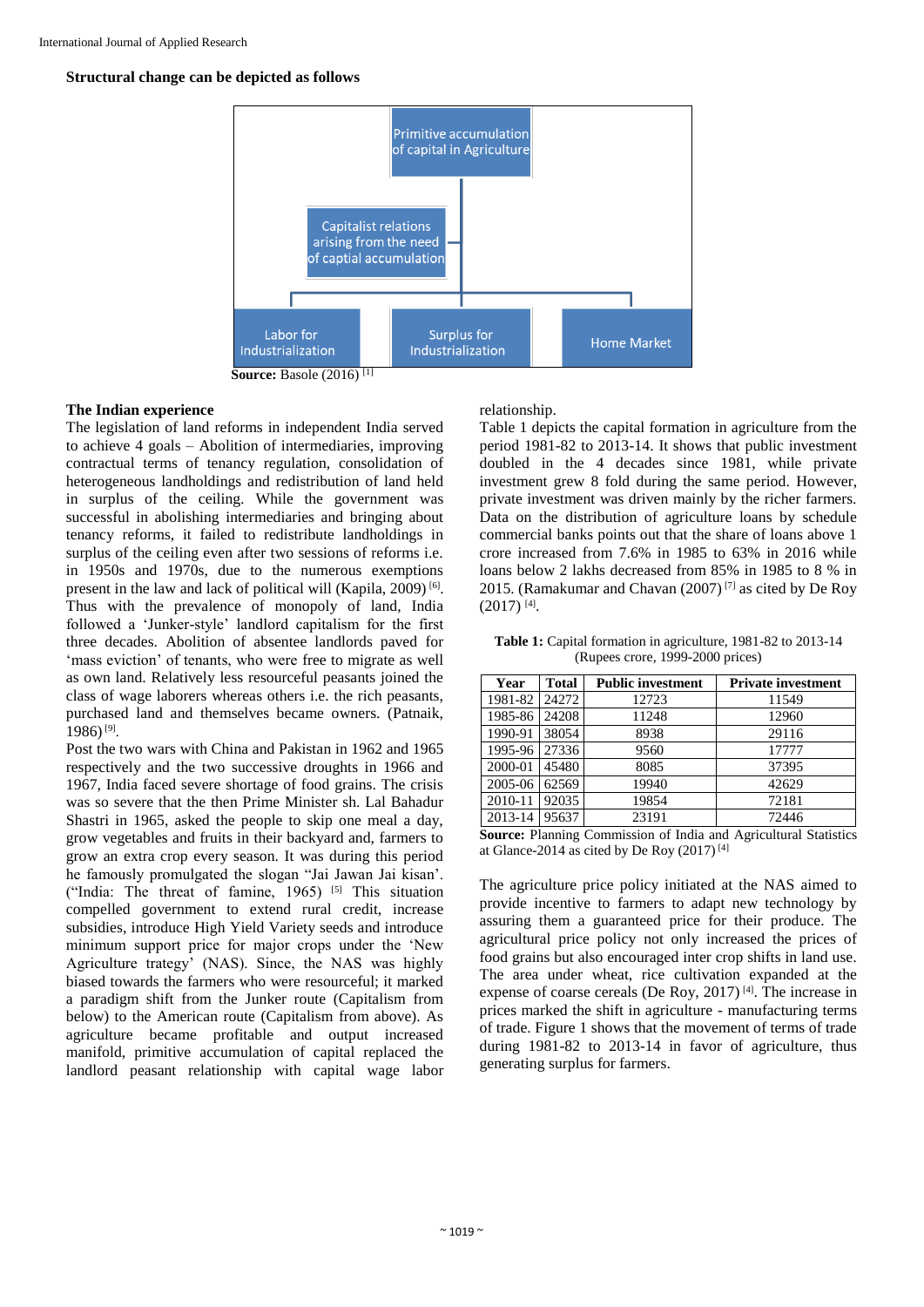

**Fig 1:** Movements of terms of trade in Indian agriculture (1981–82 to 2013–14)

Note: Base Year= 1990-91

Source: Price Policy Reports, Commission for Agricultural Costs and Prices as cited by De Roy  $(2017)^{[4]}$ 

However, one of the drawbacks was the rise in prices. Figure 2 shows that inflation rate of India is higher in comparison to the US and other industrial countries during 1971 to 2007, except for the period 1975-81. High inflation redistributed incomes from net buyers (generally marginal farmers) to net sellers (Rich farmers) of food grains.



**Source:** Singh (2007)

**Fig 2:** Inflation rate of India in comparison to US and other Industrial Countries.

Since the benefits of the American route (capitalism from above) was mainly concentrated on certain section of the agrarian society, the market for goods of mass consumption remained small. A study in Haryana showed that 60% of households comprising small peasants and laborers remained under poverty line even after a decade of green revolution. (Patnaik, 1986)<sup>[9]</sup>. Therefore, failure of the agrarian policies to increase the purchasing power of impoverished masses resulted in a small market, adversely affecting the growth and of investment in industrial sector. Although, post liberalization Indian manufacturing was able to cater to the enormous international market, thus solving the problem of small domestic market, but free flow of imports and the presence of MNCs increased competition in the domestic market as well. Hence, post liberalization the contribution of industrial sector to GDP has remained

### constant at 27%. (Kapila, 2009) [6]

Also, the surplus derived from agriculture wasn't diverted to development of industrial sector due to many reasons, one of them being the size of the market. Due to the lack of political the government was unable to tax agriculture surplus in the urban as well as rural areas, which could have been utilized for the development of Industrial base. However, with perfect mobility of capital between countries post liberalization, industries could now easily access foreign capital. External commercial borrowings (ECBs) have continuously risen since liberalization in 1991, but there seem to be no one to one positive relationship between ECBs and industrial growth. Further, post 2005 there is absolutely no correlation between ECB and industrial growth.